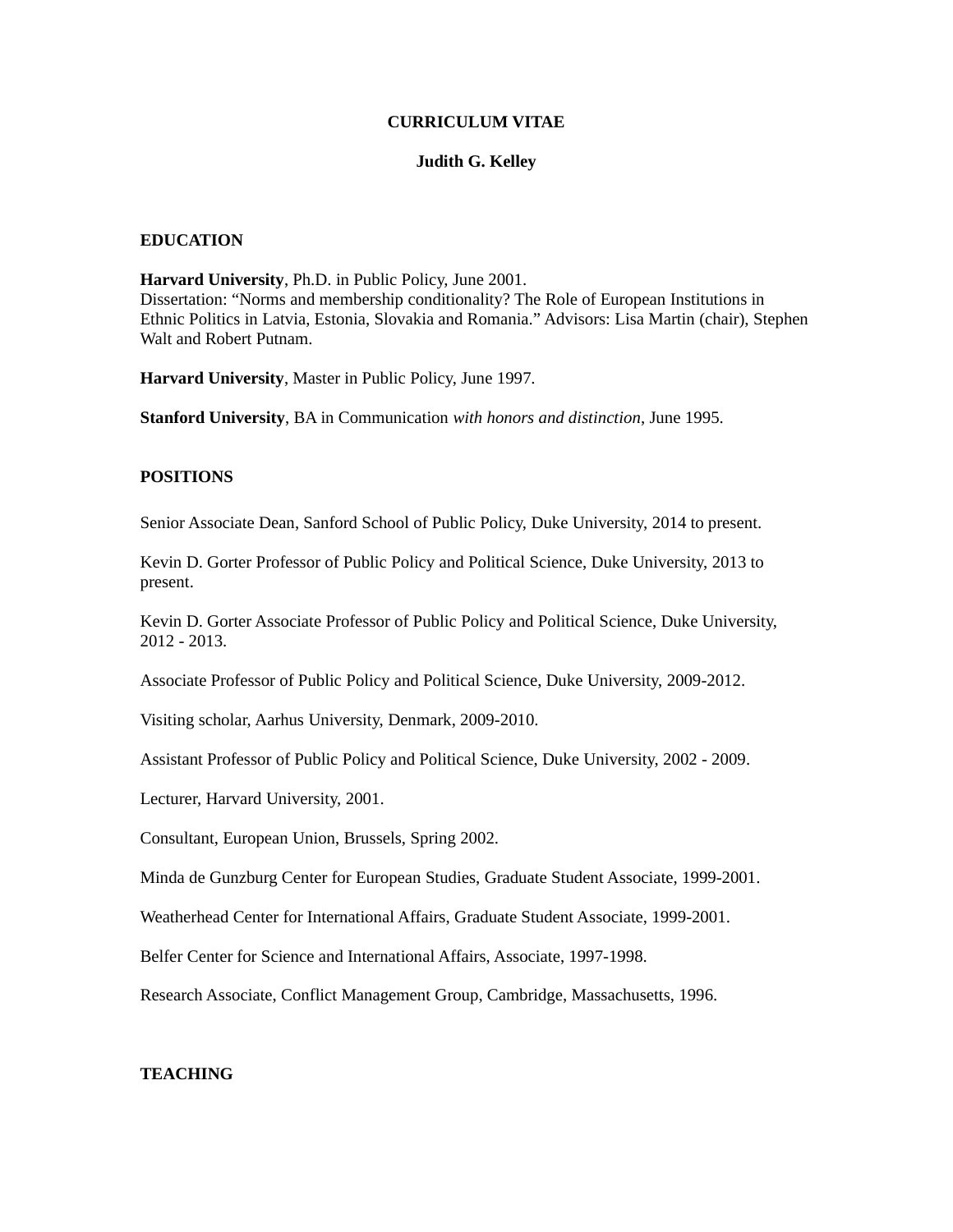Undergraduate:

*Introduction to public policy analysis* – game theory, decision theory, economics, negotiation theory, cost-benefit analysis and symbolic politics (Duke) *International Democratization* (Duke) Junior Seminar: *International Organization* (Harvard) *Undergraduate Honors Thesis Seminar* (Duke)

Graduate/Undergraduate seminar: *International Organizations –* IR theory and applied case studies (Duke) *Tools of International Pressure* (Duke)

Graduate: *Transatlantic Relations* (Duke) *Seminar in International Democratization* (Duke) Independent study group on *European integration* (with Robert Keohane, Duke)

# **PUBLICATIONS**

## **Books**

*Monitoring Democracy: When International Election observation Works and Why it Often Fails.* Princeton, New Jersey: Princeton University Press, 2012. Co-winner of the International Studies Association's Chadwick F. Alger Prize for best book on the subject of international organization and multilateralism, 2013. Also "One of Choice's Outstanding Academic Titles for 2013"

*Ethnic Politics in Europe: The Power of Norms and Incentives.* 2004. Princeton, New Jersey: Princeton University Press, 2004.

# **Research Articles**

"Politics by Number: Indicators as Social Pressure in International Relations." *American Journal of Political Science* (forthcoming) with Beth Simmons.

"An Opportunity Cost Theory of Treaty Ratification." *International Studies Quarterly* (forthcoming). With Jon Pevehouse.

"The international influences on elections in New Multi-Party states," *Annual Review of Political Science*, Vol. 15, June 2012, 203-220.

"Do International Election Monitors Increase or Decrease Opposition Boycotts?" *Comparative Political Studies* 44.11 (November, 2011): 1527-1556. *Online First* on March 11, 2011.

"Election Observers and Their Biases." *Journal of Democracy* 21.July (July, 2010): 158-172.

"The Role of Membership Rules in Regional Organizations." *ADB Working Paper Series on Regional Economic Integration* .No. 53 (June 2010).

"D-Minus Elections: The Politics and Norms of International Election Observation." *International Organization* 63.4 (Fall, 2009).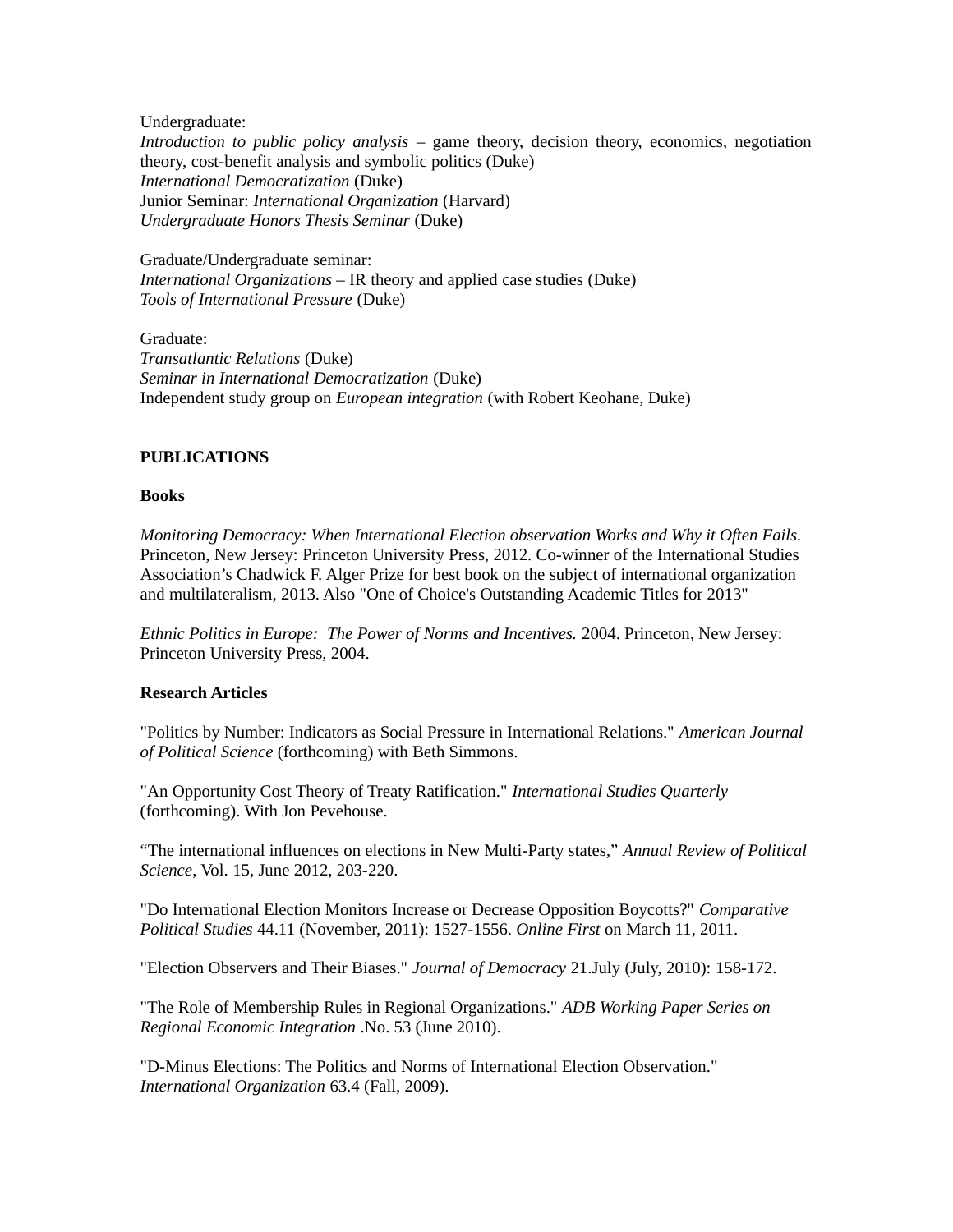"The More the Merrier? The Effects of Having Multiple International Election Monitoring Organizations." 2008. *Perspectives on Politics*, forthcoming.

"Assessing the complex evolution of norms: the rise of international election monitoring." 2008. *International Organization*, 62(2): 221-55.

"The Concept of International Delegation." 2008. *Law and Contemporary Problems*, 71(1): 1-39. With Curtis Bradley.

"Who Keeps International Commitments and Why? The International Criminal Court and Bilateral Non-Surrender Agreements." 2007. *American Political Science Review,* 101(3): 573- 589.

"New Wine in Old Wineskins: Policy Learning and Adaptation in The new European Neighborhood policy." *Journal of Common Market Studies* Vol. 44(1), 2006, 29-55.

"Strategic non-cooperation as soft balancing: Why Iraq was not just about Iraq." *International Politics* Vol. 42(2), 2005, 153-173.

"International Actors on the Domestic Scene: Membership Conditionality and Socialization by International Institutions." *International Organization,* Vol. 58(3), 2004, 459-459. (Reprinted in Martin, Lisa, Editor. Global Governance, Ashgate 2008)

"Does Domestic Politics Limit the Influence of External Actors on Domestic Politics?" *Human Rights Review*, Vol. 4(3), April-June 2003, 34-54.

## **Chapters in books**

"The Potential for Organizational Membership Rules to Enhance Regional Cooperation?" In *Integrating Regions: Asia in Comparative Perspective*, edited by Miles Kahler and Andrew MacIntyre, Palo Alto: Stanford University Press, 2013, p 78-103.

#### **Under review**

"Politics by Number: Indicators as Social Pressure in International Relations." With Beth Simmons.

"An opportunity cost theory of US treaty behavior." With Jon Pevehouse.

# **Other work in progress**

"Scorecard Diplomacy: The case of US policy in Trafficking in Persons." Book project.

"Counteraction to International Pressure on Democracy and Human Rights." With Yuqing Hu.

"The role of international organizations in facilitating moral entrepreneurship: The case of tobacco control." Paper.

"Speaking Truth to Power." Collaboration with Amnesty International. With Daniel Nielsen.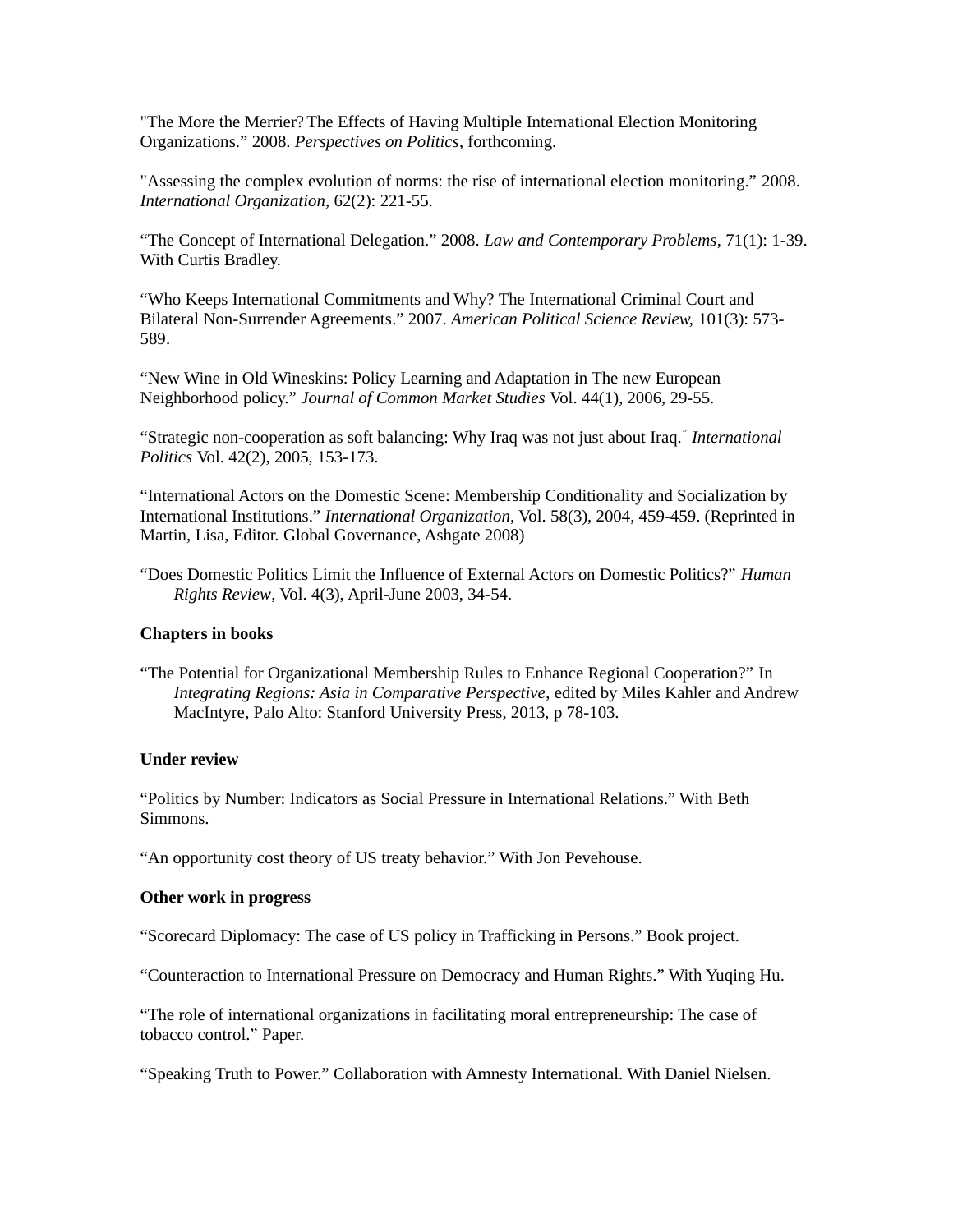## **Commentaries, Policy Briefs and book reviews**

Watching the Watchmen: The Role of Election Observers in Africa. Think Africa Press, 31 May 2013. Available at http://thinkafricapress.com/politics/watching-watchmen-role-electionobservers-africa-kenya-drc-zimbabwe

Commentator on *Voice of Russia*, October 25, 2012, regarding election observers in the upcoming US election.

Interviewee on Radio New Zealand's Sunday Morning program about election monitoring. Sunday 12 August 2012.

Election Monitoring: Power, Limits, Risks. *A Markets and Democracy Brief*. Council on Foreign Relations, March 2012.

Putin 'victory' rests on narrow definition of fraud, Letter to the Editor, *Financial Times*, March 8, 2012.

Election Monitoring: the Good, the Bad and the Ugly, International Institute for Electoral Democracy, Stockholm, Sweden, December 2011.

Commentator, *BBC* TV, Nov 28, 2011 regarding the Egyptian elections.

The Limits of Election Monitoring: What Independent Observation Can (and Can't) Do. With Susan Hyde. *Foreign Affairs*, June 28, 2011.

Commentator on *Alhurra* TV on Nov 29, 2010 regarding the Egyptian elections.

Book Review: Lee Feinstein and Tod Lindberg, Means to an End: US Interests in the International Criminal Court Brookings, 2009. *Human Rights Review*. Published online first, 25 January 2010.

"Transatlantic Tensions: Opportunities for Learning." *European Union Studies Association Review,* Vol. 17, No. 2, Spring 2004, 9-10.

Book Review of "Procedural Politics: Issues, Influence, and Institutionalist Choice in the European Union" by Joseph Jupille." *Political Science Quarterly* Vol. 120(2), Summer 2005, 332-333.

"The Transatlantic Alliance." Symposium on The Future of European and Transatlantic Security Cooperation. *Young Europeans for Security*, March 2005. www.yes-dk.dk

"Big Stick Diplomacy Ill Serves our Course." Commentary. *The News and Observer*, December 4, 2004.

Multiple Letters to the editor: *Financial Times,* US edition

**DATA**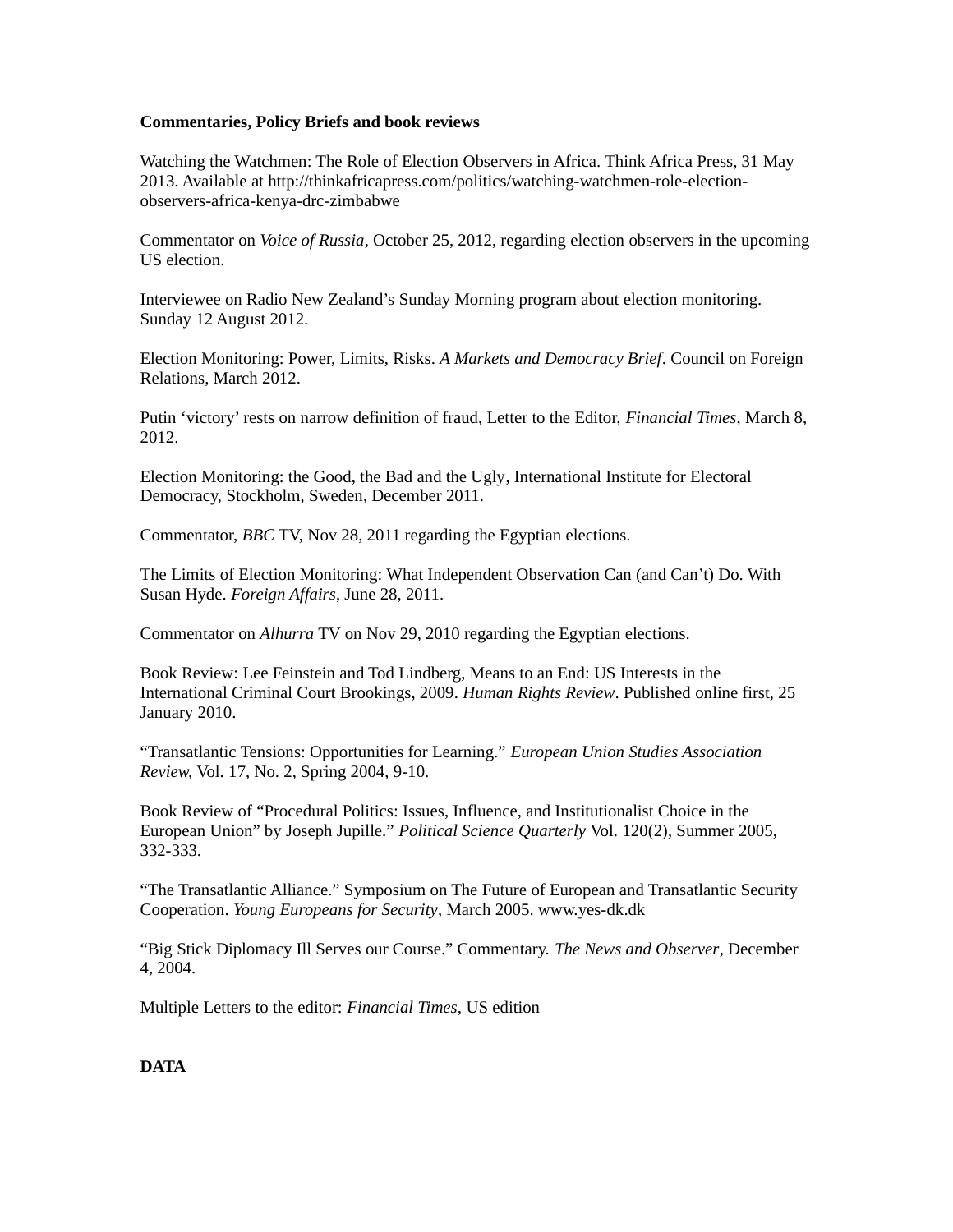Data on International Election Monitoring: Three Global Datasets on Election Quality, Election Events and International Election Observation. [Computer file]. ICPSR31461-v1. Ann Arbor, MI: Inter-university Consortium for Political and Social Research [distributor], 2011-12- 01. doi:10.3886/ICPSR31461.v1

## **FELLOWSHIPS AND GRANTS**

Josiah Charles Trent Memorial Foundation grant, 2012-2013 (\$3,600). For research on human trafficking.

Smith Richardson Foundation, Strategy and Policy Fellowship, 2012-2015, (\$60,000). For research on human trafficking.

National Science Foundation, 2006-2009 (Award #0550111, \$140,995 plus \$28,000 supplement). For research on international election monitoring.

Duke University Arts and Sciences grant, 2004-2005 (\$4,000). For research on international election monitoring.

Josiah Charles Trent Memorial Foundation grant, 2004-2005 (\$3,000). For research on international election monitoring.

Danish Research Academy, fellowship and travel grants, 1997-2001 (Approx. \$100,000).

Weatherhead Center for International Affairs, Research Travel Grant, 1999 and 2000.

John F. Kennedy School, Summer Grant, 1996.

Stanford University Golden Grant, 1994.

### **RESEARCH AND TEACHING AWARDS**

*Monitoring Democracy:* One of Choice's Outstanding Academic Titles for 2013

*Monitoring Democracy:* Winner of the 2012 Chadwick Alger Prize for best book in Multilateral Organizations, International Studies Association.

Winner of the 2013 Susan E. Tifft Undergraduate teaching and mentoring award, Duke University.

Selected as a fellow of the Bass Society of excellence in scholarship and teaching, Duke University, 2012 -

*First Place Winner* of The Ethnicity, Nationalism and Migration section of the International Studies Association (ENMISA) Graduate Paper Competition, 2000.

Stanford University Firestone Medal for Excellence in Research, 1995.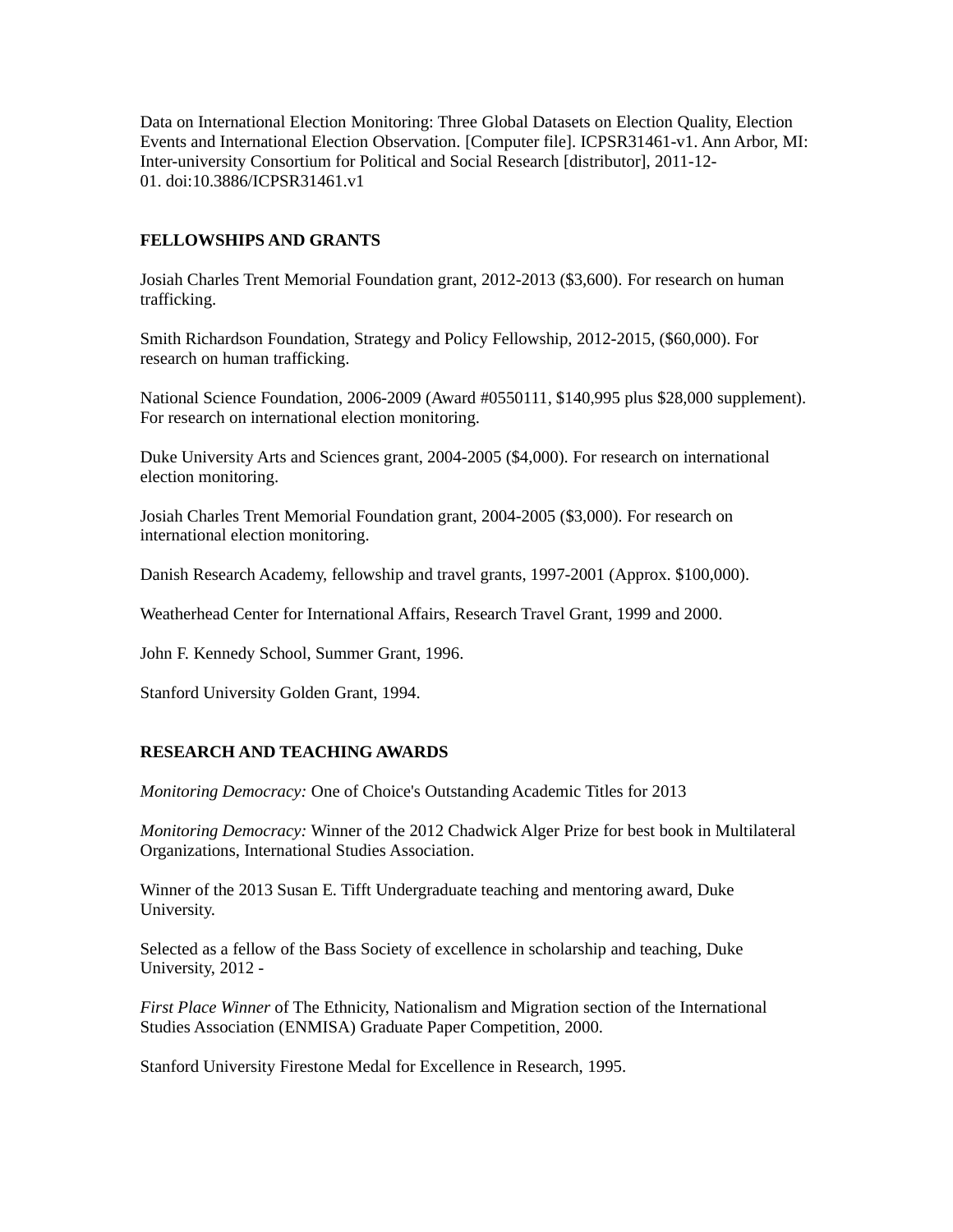# **WORKSHOP AND CONFERENCE ORGANIZATION**

*Principles and Participation in the Global Information Age.* Annual Meeting of the International Studies Association, San Diego, California, March 31- April 4, 2012. Co-Program Chair with Layna Mosley.

*The Law and Politics of International Delegation.* Feb 16 and 17, 2007, Duke Law School. Co-Convener with Curtis Bradley.

*Delegating Sovereignty: Constitutional and Political Perspectives*, March 3 and 4, 2006, Duke Law School. Co-Convener with Curtis Bradley.

# **INVITED PRESENTATIONS AND WORKSHOP PARTICIPATION**

"From Scrutiny to Shame: Social Pressure in US Anti- Human Trafficking Policy." Presented at Florida State University Ph.D. Seminar in Human Rights, October 10, 2013, via Skype.

"Soft reputations in international relations: Micro-level evidence of shaming through diplomacy." Presented at the Triangle International Relations Seminar, Chapel Hill, NC. September 10, 2013.

 "From Scrutiny to Shame: Social Pressure in US Anti- Human Trafficking Policy." Presented at the Georgetown University International Theory and Research Seminar, February 4, 2013.

"From Scrutiny to Shame: Social Pressure in US Anti- Human Trafficking Policy." Presented at the Hauser Colloquium at NYU School of Law on October 25, 2012.

"The good, the bad and the ugly: biases of international election observers." Speech to the Danish foreign ministry, October 15, 2012, Copenhagen, Denmark.

"Policy recommendations for election observation," Speech to the Danish Association of Election Observers, October 15, 2012, Copenhagen, Denmark.

"Speaking Truth to Power." Experiments Workshop, Utah, September 28-29, 2012.

"Shame vs. Sanctions: The Impact of US Anti-Human Trafficking Policy World-Wide." Workshop on the tools of international pressure. Yale University. June 1-2, 2012.

Monitoring Democracy: when international election observation works and why it often fails. University of Madison Wisconsin, Comparative Politics Seminar, March 21, 2012.

The Concept of International Delegation. Workshop on International Organizations. Social Science Research Center, Berlin, February 24-25, 2012.

Monitoring Democracy: when international election observation works and why it often fails. Social Science Research Center, Berlin, February 23, 2012.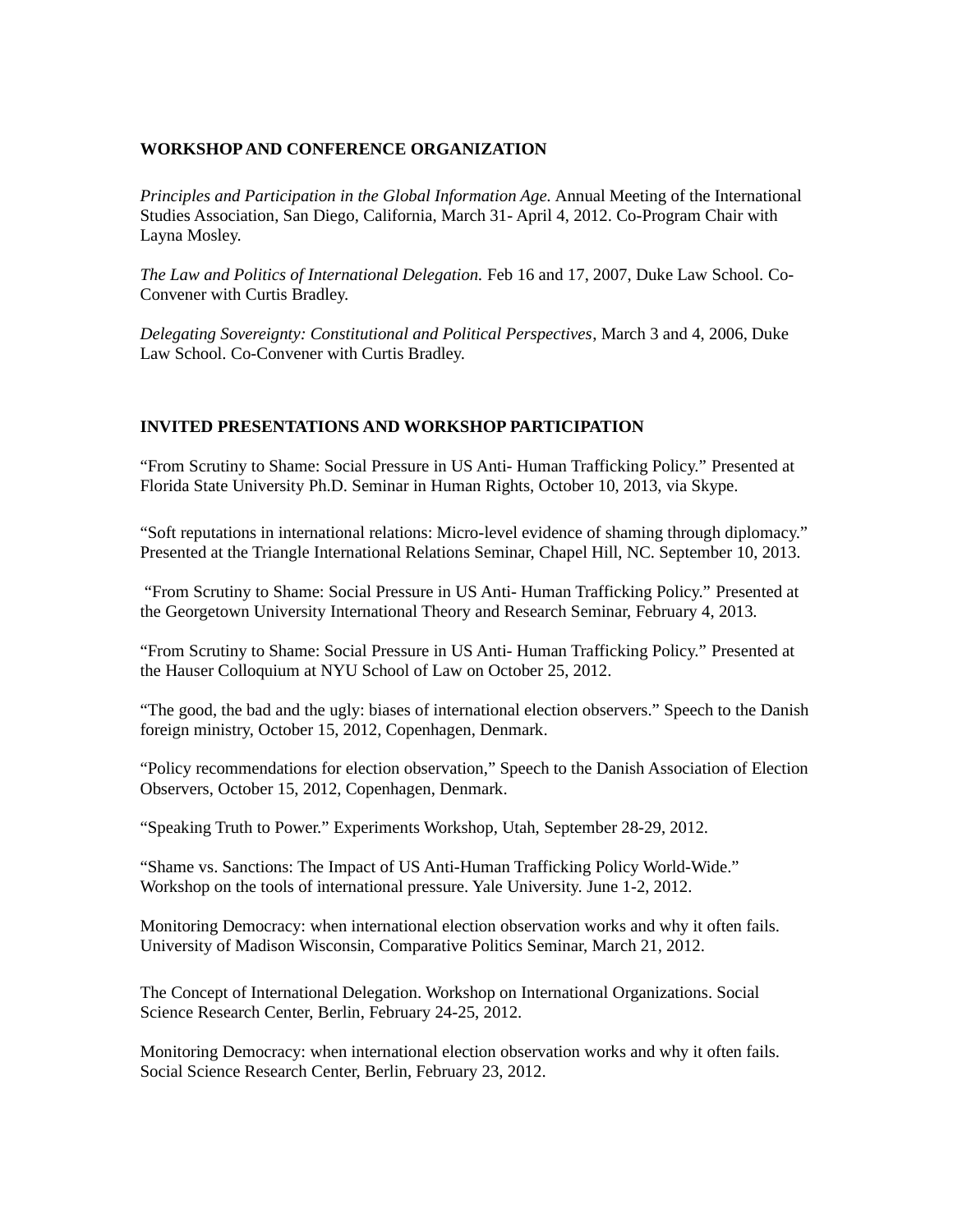Global Public Goods and Tobacco Control. Paper presented at the Duke Law School Global Public Goods workshop, October 22, 2011.

The role of international organizations in facilitating moral entrepreneurship: The case of tobacco control. Workshop on Moral Entrepreneurship, University of Minnesota, September 30-October 1, 2011.

Presentation to the newly established Kofi Annan Global Commission on Elections, at the inaugural meeting, Johannesburg, South Africa. March 4-5, 2011.

Election Monitoring in unstable democracies, Duke Law School, Roundtable on Challenges to Democracy in Divided Societies*,* Durham, NC, January 29, 2011.

The Domestic Politics of the United States Article II Treaty Process. Duke-Harvard Foreign Relations Workshop. The Political Economy of U.S. Foreign Relations Law, Duke Law School, Durham, NC, November 6, 2010.

Election Monitoring: The Good, the Bad and the Ugly, Aarhus University, Denmark, May, 2010.

Monitoring legitimacy: when international election observation works and why it often fails. Stockholm, February 6 2010.

Monitoring legitimacy: when international election observation works and why it often fails. Lund University, Sweden, February 5, 2010

International election monitoring, Aarhus Political Science Department, Denmark, October 5, 2009.

Monitoring Legitimacy: International observers in domestic elections, CUPIS Seminar. Columbia University, 11 December 2009.

D-Minus elections: How conflicting norms and interests influence whether international election observers endorse flawed elections, International Relations Seminar, Princeton University, October 12, 2008.

The rise of international election monitoring, International Relations seminar, University of Georgetown Law School, October 8, 2008.

"D-Minus elections: How conflicting norms and interests influence whether international election observers endorse flawed elections." International Relations Seminar, Princeton University, May 12, 2008.

"International election monitoring." PIPES Seminar, University of Chicago, February 28, 2008.

"How do the Preferences and Constraints of International Organizations and NGOs Matter? Election Monitoring and "D-" Elections." University of Minnesota, February 11, 2008.

"Creating election related databases." Moscow Carnegie Center, Moscow, Russia, February 7, 2008.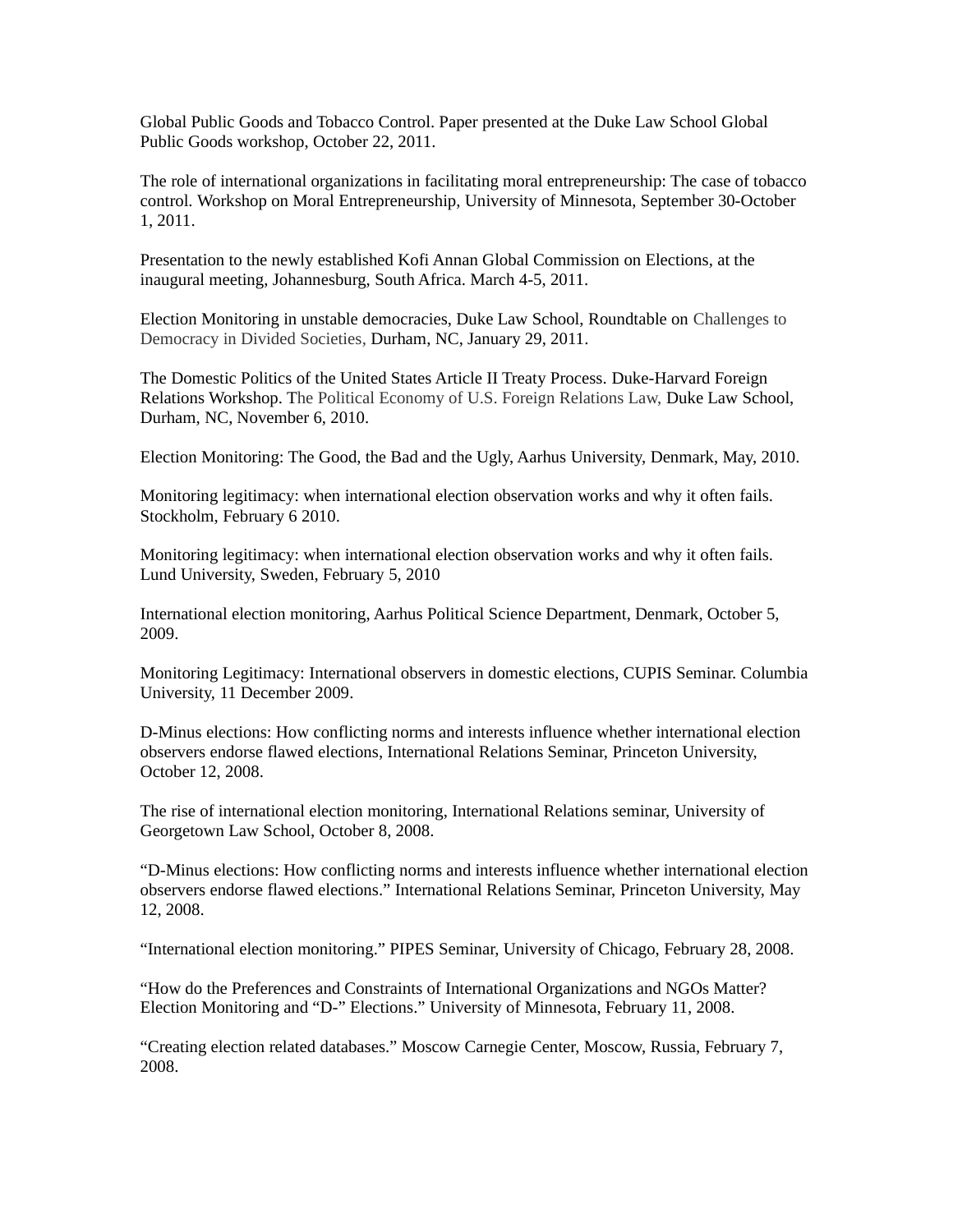"Who Keeps International Commitments and Why? The International Criminal Court and Bilateral Non-Surrender Agreements." McGill University, October 12, 2007.

"Who Keeps International Commitments and Why? The International Criminal Court and Bilateral Non-Surrender Agreements." University of Illinois, Champaign. April 17-18, 2007.

"Democratization and the New European Neighborhood Policy." Denver University Graduate School of International Studies, March 9, 2007.

"The concept of International Delegation." Duke Law School conference on *The Law and Politics of International Delegation*. Feb 16, 2007. With Curtis Bradley.

"Norms, Systemic Change and Incentives: Explaining the Rise of Election Monitoring." Northwestern University, Oct 13, 2006.

"The United States and Delegation to International Institutions." *Delegating Sovereignty:*  Constitutional and Political Perspectives, Duke Law School, March 3 and 4, 2006.

 "The Concept of Delegation." Paper presented at the conference on *Delegating Sovereignty: Constitutional and Political Perspectives*, Duke Law School, March 3 and 4, 2006. With Curtis Bradley.

The European institutions and reforms in the Baltic States. Brigham and Young University, December 3, 2005.

Do states care about keeping international commitments: the case of the International Criminal Court. Brigham and Young University, December 2, 2005.

The International Criminal Court and Non-surrender Agreements. College of William and Mary, November 18, 2005.

"The role of material and non-material factors in state behavior: article 98 agreements as a quasiexperiment." Vanderbilt Law School International Law Roundtable on International Criminal Law and International Human Rights Law, January 27-29, 2005.

International Actors on the Domestic Scene: Membership Conditionality and Socialization by International Institutions. Duke University Seminar on Globalization, Equity and Democratic Governance, March 29, 2004.

### **CONFERENCE PRESENTATIONS**

"Performance Indicators as Social Pressure in US Anti-Human Trafficking Policy." Paper presented at the annual meeting of the American Political Science Association, Chicago, August 29-September 1, 2013. With Beth Simmons.

"Soft reputations in international relations: Micro-level evidence of shaming through diplomacy." Paper presented at the annual meeting of the American Political Science Association, Chicago, August 29-September 1, 2013.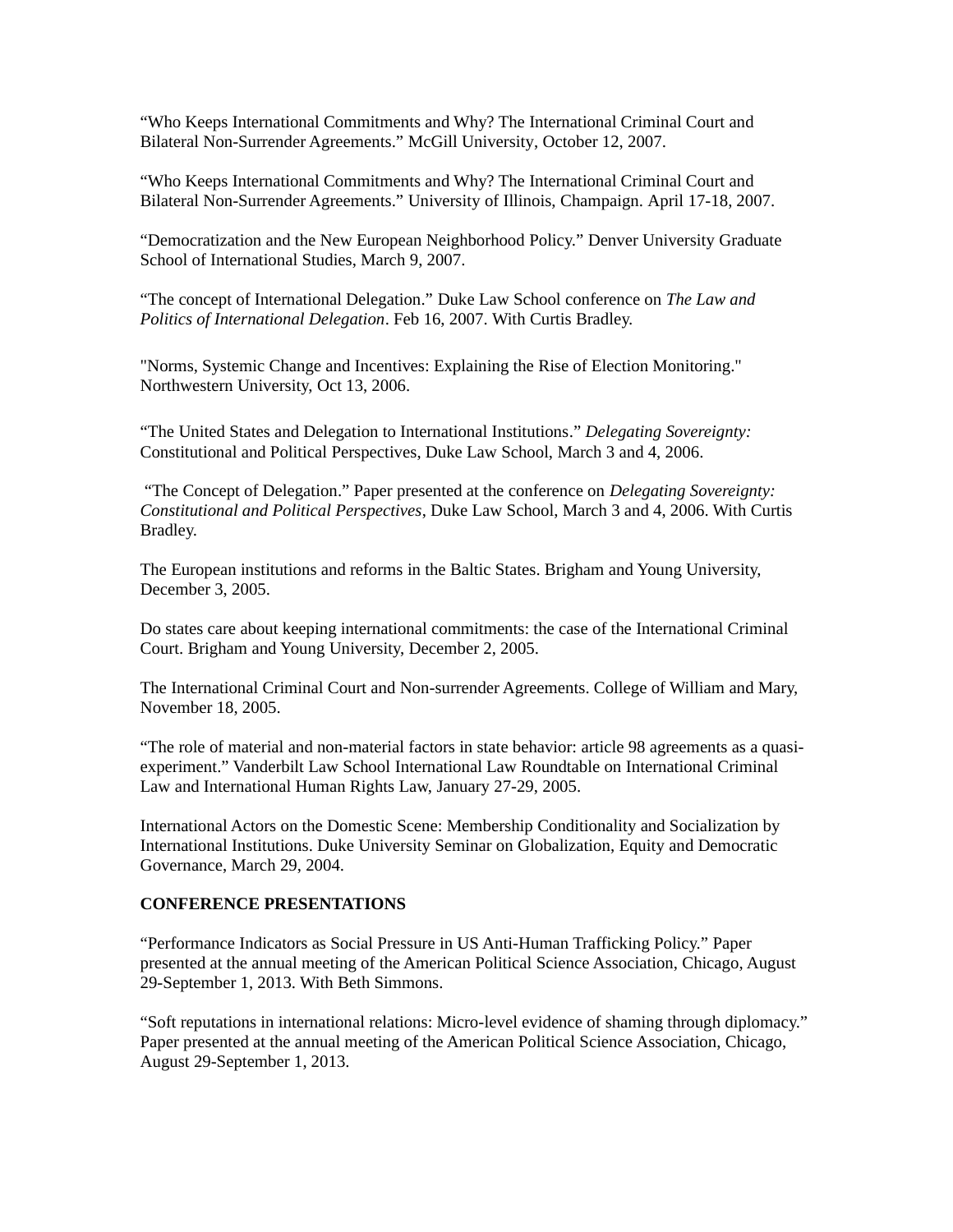"The Opportunity Cost of US Treaty Ratification." Paper presented at the Annual Meeting of the International Studies Association, San Diego, California, March 31- April 4, 2012. With Jon Pevehouse.

"The Domestic Politics of the United States Article II Treaty Process." Paper presented at the annual meeting of the American Political Science Association, Seattle, Washington, September 1- 4, 2011.

""The Role of Membership Rules in Regional Organizations." Paper presented at the 2010 Annual meeting of the American Political Science Association, Washington D.C. September 2-5, 2010.

"International Influences on Election Quality and Turnover." Paper presented at the 2010 Annual meeting of the American Political Science Association, Washington D.C. September 2-5, 2010.

"International Organizations and NGOs as Strategic Actors: Understanding the Incentives of International Election Monitors." Paper presented at the 2008 Annual meeting of the American Political Science Association, Boston. August 28-31, 2008.

"The Strategic Consequences of Election Monitoring." Paper presented at the 2007 Annual meeting of the American Political Science Association, Chicago, August 30 - September 2. With Dan Kselman.

**"**Norms, Systemic Change and Instrumentalism: Explaining the Rise of Election Monitoring." Paper presented at the 2007 annual meeting of the American Political Science Association, Philadelphia, PA

"The Effects of Election Monitoring." Paper presented at the 2007 annual meeting of the American Political Science Association, Philadelphia, PA.

"The Power of Norms and Incentives." Annual meeting of the International Studies Association, Town & Country Resort and Convention Center, San Diego, California, 2006-03-22

"Norms, Systemic Change and Incentives: Explaining the Rise of Election Monitoring" Paper presented at the annual meeting of the International Studies Association, Town & Country Resort and Convention Center, San Diego, California, USA, 2006-03-22

"Who is in Charge? Operational Overlaps of International Organizations." Prepared as a highly informal contribution to the Princeton Conference on Nesting and Overlapping Institutions, February 24, 2006

"Do States Care about Normative Consistency? The ICC and Bilateral Non-Surrender Agreements as a Quasi-Experiment." Paper presented at the annual meeting of the American Political Science Association, Marriott Wardman Park, Omni Shoreham, Washington Hilton, Washington, DC,

"New Wine in Old Wineskins: Policy Adaptation in The new European Neighborhood policy." Paper presented to the European Union Studies Association Annual Meeting, Austin Texas. March 31-April 2. 2005.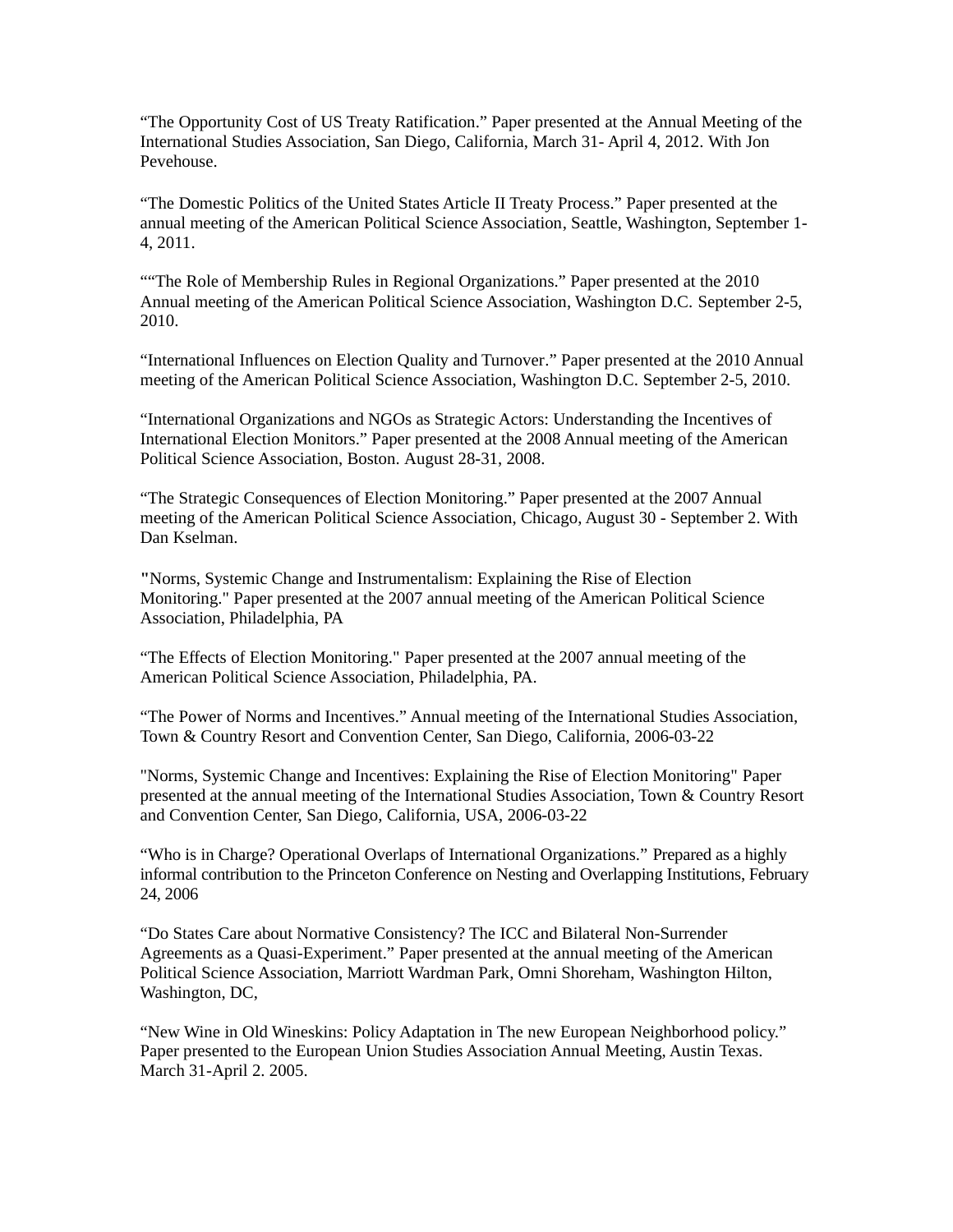"Legal Commitments and State Behavior: Explaining State Responses To U.S. Requests For Bilateral Agreements Securing Immunity From The International Criminal Court." Paper presented to the Fifth Pan-European International Relations Conference, Constructing World Orders, Netherlands Congress Centre, The Hague, September 9-11, 2004.

"Strategic Non-Cooperation As Soft Balancing: Why Iraq Was Not Just About Iraq." Paper presented to the Fifth Pan-European International Relations Conference, Constructing World Orders, Netherlands Congress Centre, The Hague, September 9-11, 2004.

"Soft balancing: Explaining US and European failures to align policies." Paper presented at the EUSA conference *Transatlantic Relations: What Next?* Washington DC, March 15 and 16, 2004.

"Persuasion, incentives and ethnic politics," paper presented at the 19th International Political Science Association World Congress, Durban, South Africa, June 29 – July 4, 2003.

"Strategic Incentive Use." Policy Memo, Europeanization, Collective Identities and Public Discourses (IDNET): ARENA/IDNET International Policy Conference arranged for the European Commission, 11 October 2002, University of Oslo.

"Membership, Management And Enforcement: European Institutions And Eastern Europe's Ethnic Politics. " Paper presented at the Annual Meeting of the American Political Science Association, Boston, August 29 – September 1, 2002.

"Persuasion, Incentives and Ethnic Politics in Eastern Europe." Paper prepared for the ARENA/RSC IDNET Conference, International Institutions and Socialization in the New Europe, Second Project Workshop, 18-19 May 2001, and Third Project Workshop, 22 - 23 February 2002, European University Institute, Florence.

"The Role of European Institutions Use of Norms and Membership Incentives in Ethnic Politics." Paper presented at the Annual Meeting of the American Political Science Association, August 31- September 3, 2000, Washington D.C.

"Can Incentives Move Mountains? The Role of European Institutions in Ethnic Minority Politics." Paper presented at the CISS/ISA Millennium Series, Second International Conference, August 29-30, 2000, Washington D.C.

"When Can International Institutions Change State Behavior? The case of European integration and ethnic politics in Latvia and Estonia." Paper presented at the Annual International Studies Association Conference, March 14-18, 2000, Los Angeles. \* *First Place Winner* of The Ethnicity, Nationalism and Migration section of the International Studies Association (ENMISA) Graduate Paper Competition, 2000.

### **DEPARTMENT SERVICE**

Chair, Search Committee for the James R. Shepley Distinguished Professorship on Media and Democracy.

Chair, Review committee for Sarah Bermeo.

Member, Review committee for Tana Johnson.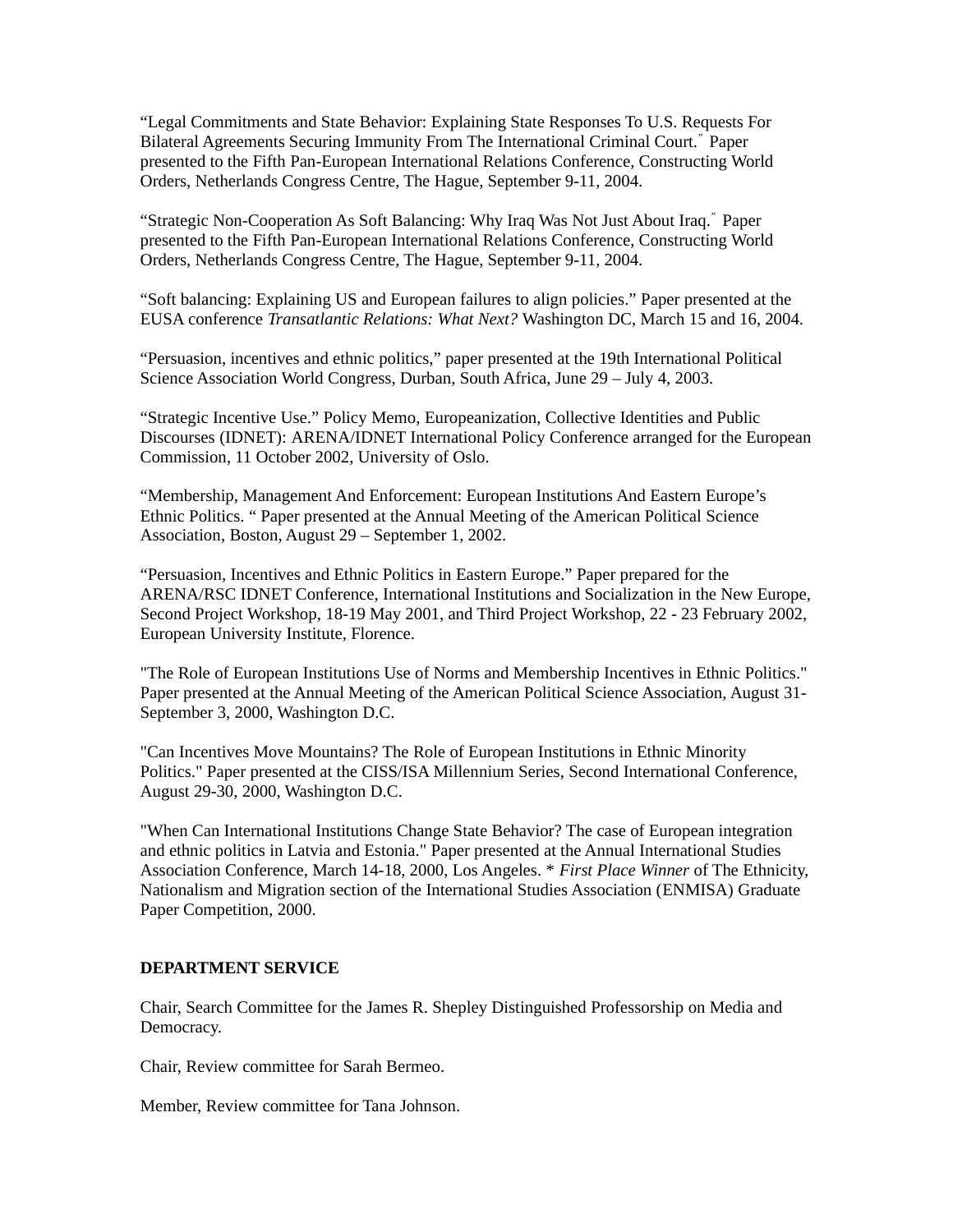Member, Search Committee for International Human rights, 2012-2013.

Member of the Tenure Review Committee, Kristin Goss, Fall 2011

Member of the Executive Committee, 2010 -

Member of the Sanford PhD Steering Committee, 2010 - 2013

Member of the departments Ad Hoc Executive Committee, 2008-2009

Director of undergraduate honors program, Public Policy, Duke University, 2007 – 2009, 2011 present

Member of the Sanford Institute of Public Policy search committee for an international relations open rank position, Fall 2006.

Sanford Graduate Admissions Committee, Sanford Institute of Public Policy, 2004, 2005, 2006, 2007, 2008

## **PHD STUDENTS SUPERVISED**

Lenka Bustikova Mark Buntaine Sinziana Popa Kiril Kolev Chris Whytock

## **UNIVERSITY SERVICE**

Member of the Provost's Search Committee for a new Dean for the Sanford School, 2011-2013

Member of the Duke University International Affairs Committee, 2002 – 2003 Member of the Duke University Center for International Studies Advisory Committee, 2007- 2011

Academic Associate to the Atlantic Council of the United States, 2003 – present Co-chair of the Duke University Globalization and Equity Seminar, 2003 – 2011. Member of the FLAS scholarship review committee, 2008. Member of the Duke Center for European Studies Advisory Board, 2008-2011

# **NATIONAL SERVICE TO THE PROFESSION**

Member, Advisory Board, Electoral Integrity Project, 2012 -

Co-program chair for the 2012 International Studies Association Annual Meeting, the largest and most respected interdisciplinary scholarly organization for international studies, with over 5,000